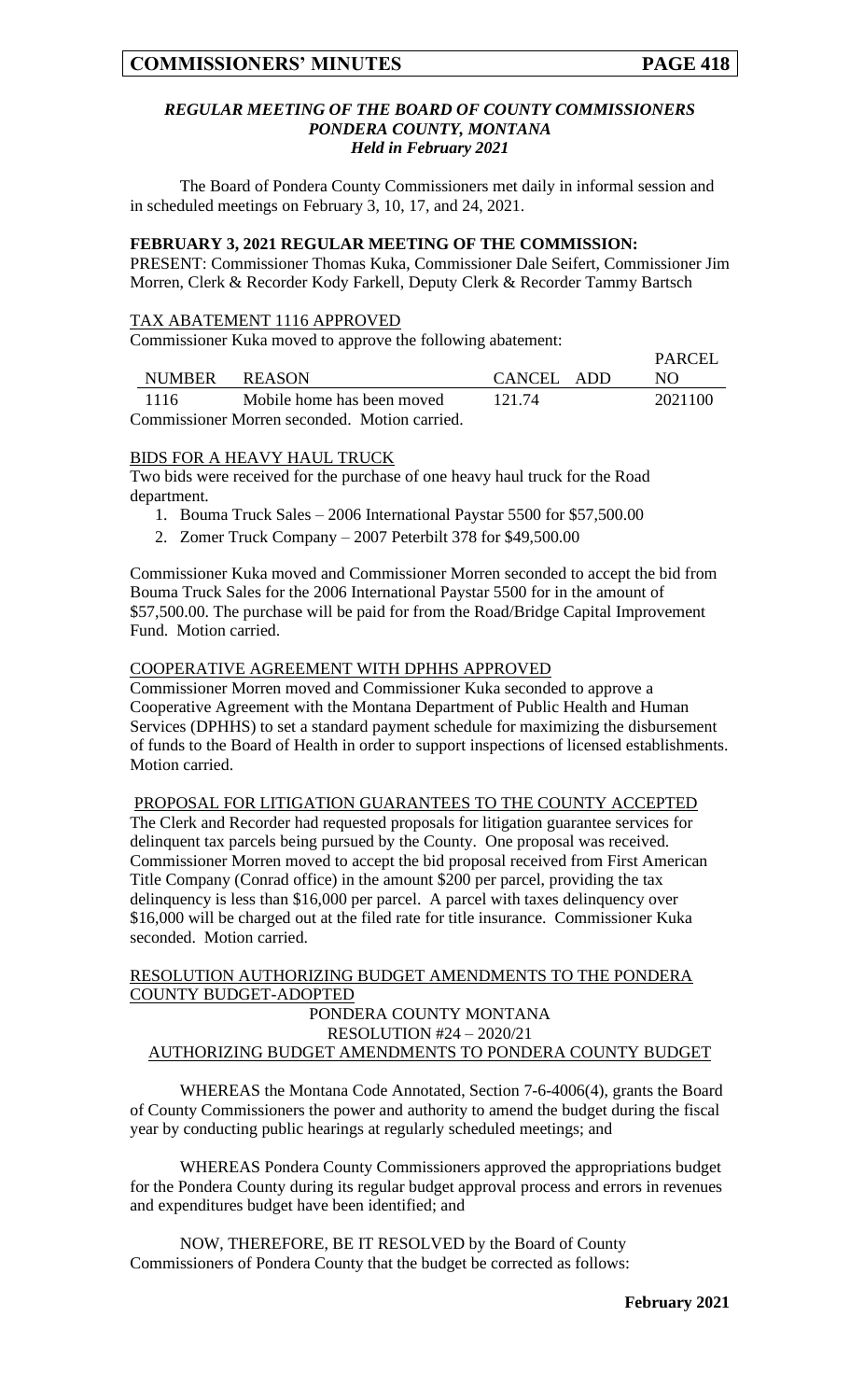## **COMMISSIONERS' MINUTES PAGE 419**

| Revenues                             | Description                    | <b>Prior Amount</b> | New Amount |
|--------------------------------------|--------------------------------|---------------------|------------|
| 2958-334990                          | COVID-19 - Disease             | \$0                 | \$91,812   |
|                                      | <b>Intervention Specialist</b> |                     |            |
| 2860-341071                          | <b>Subdivision Review Fees</b> | \$2,500             | \$10,000   |
| 2860-341072                          | <b>Building Permit Fees</b>    | \$2,250             | \$10,000   |
| 2371-362025                          | <b>Unanticipated Revenue</b>   | \$0                 | \$3,289    |
| 2800-335005                          | Alcohol Rehab Apport.          | \$13,000            | \$20,000   |
|                                      |                                |                     |            |
| Correction to Resolution #15-2020/21 |                                |                     |            |
| 2967-331993                          | COVID-19                       | \$90,520            | \$45,261   |
|                                      |                                |                     |            |
| Expenditures                         | Description                    | <b>Prior Amount</b> | New Amount |
| 2958-206-440150-110                  | <b>Salaries</b>                | \$0                 | \$56,006   |
| 2958-206-440150-140                  | <b>Benefits</b>                | \$0                 | \$35,806   |
| 2860-110-411045-314                  | Permits/Licenses/Fees          | \$3,000             | \$10,000   |
| 2800-405-440501-397                  | <b>Contract Payments</b>       | \$13,000            | \$20,000   |

Adopted this 3rd day of February, 2021, as moved by Commissioner Morren, seconded by Commissioner Kuka, and passed on a 3-0 vote of the board. Effective on passage and approval.

BOARD OF COMMISSIONERS Pondera County, Montana

\_\_*/s/ Dale J Seifert*\_\_\_\_\_\_\_\_\_\_\_\_\_\_ \_\_*/s/ Thomas A Kuka* \_\_\_\_\_\_\_\_\_\_\_

Dale J Seifert, Chair Thomas A Kuka, Member

ATTEST: \_\_*/s/ Thomas A Kuka* \_\_\_\_\_\_\_\_\_\_\_

Jim Morren, Member

\_\_*/s/ Kody L Farkell*\_\_\_\_\_\_\_\_\_\_\_\_ Kody L Farkell, Clerk and Recorder

## CITIZEN APPOINTMENTS TO COUNTY ADVISORY BOARDS

Commissioner Morren moved and Commissioner Kuka seconded to appoint the following to the County Advisory Boards: Weed Board - Casey Wheeler (2023) Motion carried.

## **FEBRUARY 10, 2021 REGULAR MEETING OF THE COMMISSION:**

PRESENT: Commissioner Thomas Kuka, Commissioner Dale Seifert, Commissioner Jim Morren, Deputy Clerk & Recorder Tammy Bartsch, County Attorney Rosanne Balasabas

## TAX ABATEMENT 1117 APPROVED

Commissioner Morren moved to approve the following abatement:

| NUMBER REASON |                                            | CANCEL ADD | <b>PARCEL</b><br>NO. |
|---------------|--------------------------------------------|------------|----------------------|
| 1117          | Mobile home has been moved                 | 174.77     | 31800                |
|               | Commissioner Kuka seconded. Motion carried |            |                      |

## JANUARY COMMISSION MINUTES APPROVED

Commissioner Kuka moved and Commissioner Morren seconded to approve the January 2021 Minutes of the Commission. Motion carried.

## EXPENDITURES IN EXCESS OF \$500 APPROVED

Commissioner Morren moved and Commissioner Kuka seconded to approve the purchase of GlobalSearch C2 Cloud Storage for Square 9, up to 100GB in the amount of \$3,280.00. Motion carried.

## REJECTION OF BIDS FOR MOTOR GRADERS

Commissioner Morren moved and Commissioner Kuka seconded to reject the bids received from RDO Equipment Co and Tractor & Equipment Co for eight motor graders. Motion carried.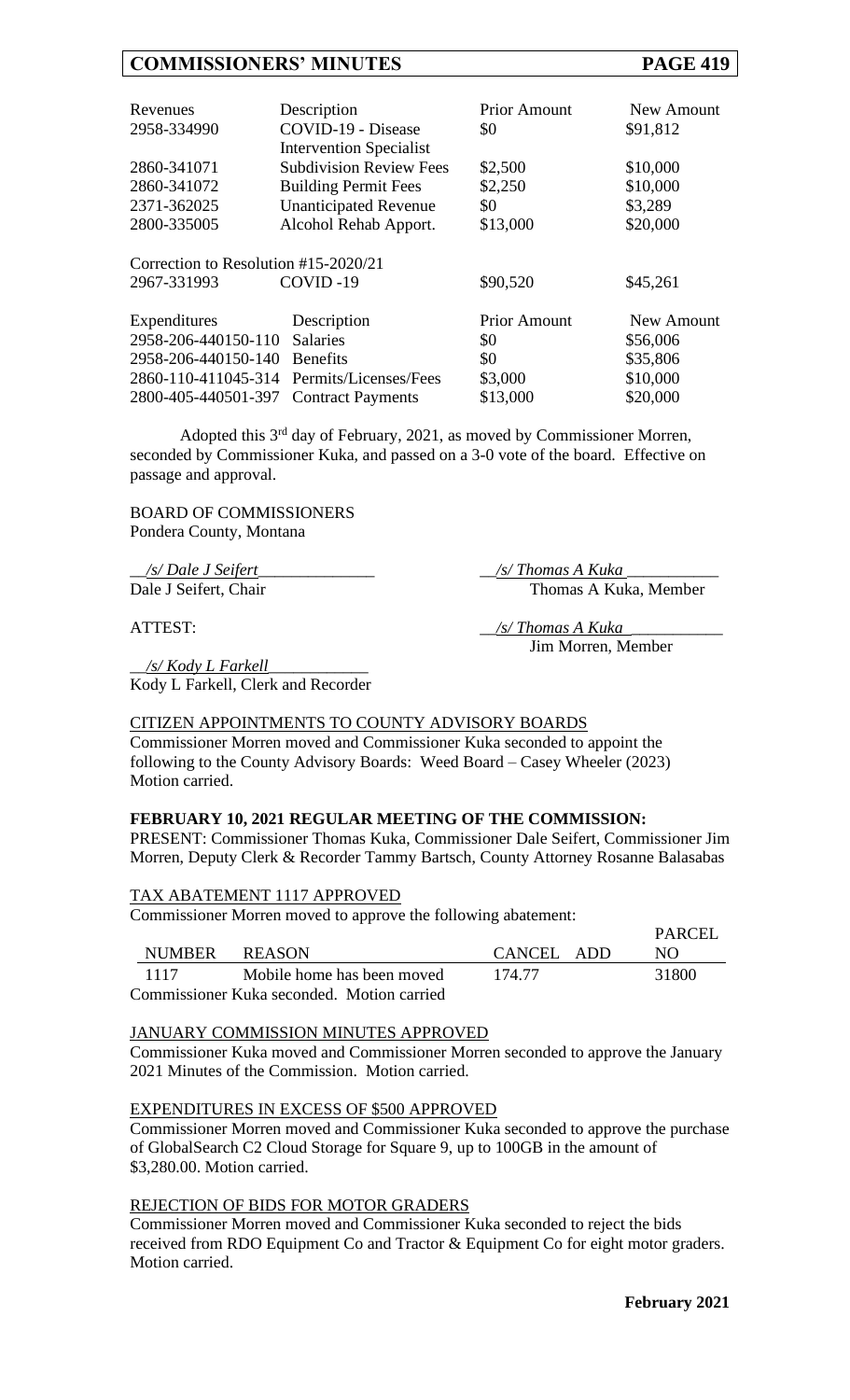# **COMMISSIONERS' MINUTES PAGE 420**

## INVITATION TO BID FOR MOTOR GRADERS

Commissioner Morren moved and Commissioner Kuka seconded to advertise an Invitation To Bid for eight motor graders. The invitation will be advertised starting February  $17<sup>th</sup>$  and the bid opening will begin 10:00 am March  $3<sup>rd</sup>$ . Motion carried.

## **FEBRUARY 17, 2021 REGULAR MEETING OF THE COMMISSION:**

PRESENT: Commissioner Thomas Kuka, Commissioner Dale Seifert, Commissioner Jim Morren, Clerk & Recorder Kody Farkell, Deputy Clerk & Recorder Tammy Bartsch

## TAX ABATEMENTS 1118-1119-APPROVED

Commissioner Kuka moved to approve the following abatement:

|        |                                               |            | PARCEL  |
|--------|-----------------------------------------------|------------|---------|
| NUMBER | <b>REASON</b>                                 | CANCEL ADD | NO.     |
| 1118   | Mobile home moved                             | 101.92     | 2039900 |
| 1119   | Mobile home replaced with new                 | 237.74     | 2036000 |
|        | Commissioner Morren seconded. Motion carried. |            |         |

LETTER OF COMMITMENT TO NORTHERN TRANSIT INTERLOCAL

## APPROVED

Commissioner Kuka moved to approve a letter of commitment for the upcoming fiscal year to the Northern Transit Interlocal's coordination plan with a \$5,000 commitment. Commissioner Morren seconded. Motion carried.

## EXPENDITURES IN EXCESS OF \$500 APPROVED

Commissioner Morren moved and Commissioner Kuka seconded the approval of a server purchase for the Health Department from DIS in the amount of \$7,135, due to the warranty expiring on the old server. Motion carried.

## **FEBRUARY 24, 2021 REGULAR MEETING OF THE COMMISSION:**

PRESENT: Commissioner Thomas Kuka, Commissioner Dale Seifert, Deputy Clerk & Recorder Tammy Bartsch

## APPROVED HAZARDOUS WASTE DISPOSAL AGREEMENT WITH PMC

Commissioner Kuka moved and Commissioner Seifert seconded the approval of the Hazardous Waste Disposal Agreement with Pondera Medical Center. The Agreement establishes the terms and conditions under which Pondera County Health Department may utilize the hazardous waste vendor services of Pondera Medical Center. Motion carried pending on County Attorney's review.

## EXPENDITURES IN EXCESS OF \$500 APPROVED

Commissioner Kuka moved and Commissioner Seifert seconded the purchase of an alarm system in the Health Department office, installed by Mountain Alarm. Cost of the system is \$966.79 (with set-up), \$654.00 annually. Motion carried.

CLOSEOUT OF PDM PLAN FOR DES DEPARTMENT APPROVED Commissioner Kuka moved and Commissioner Seifert seconded to approve of the closeout for Pre Disaster Mitigation Plan for the DES Department. Motion carried.

# APPOINTMENT OF RURAL FIRE DISTRICT BOARD OF TRUSTEES

The Rural Fire District Board members are elected to their positions. Montana law provides that if the number of candidates is equal to or less than the number of positions to be elected, the election administrator may cancel the election. In such case, the county governing body shall declare elected by acclamation each candidate who filed a nominating petition for a position. If a nomination is not made for one or more trustee offices, the county governing body shall appoint one or more trustees as necessary to fill those offices. A trustee taking office pursuant to this subsection serves the trustee term of office as if that trustee had been elected.

There were two candidate filings for two open positions. Commissioner Kuka moved to declare Ernie Bowmans and James Destaffany elected by acclamation. Commissioner Seifert seconded. Motion carried.